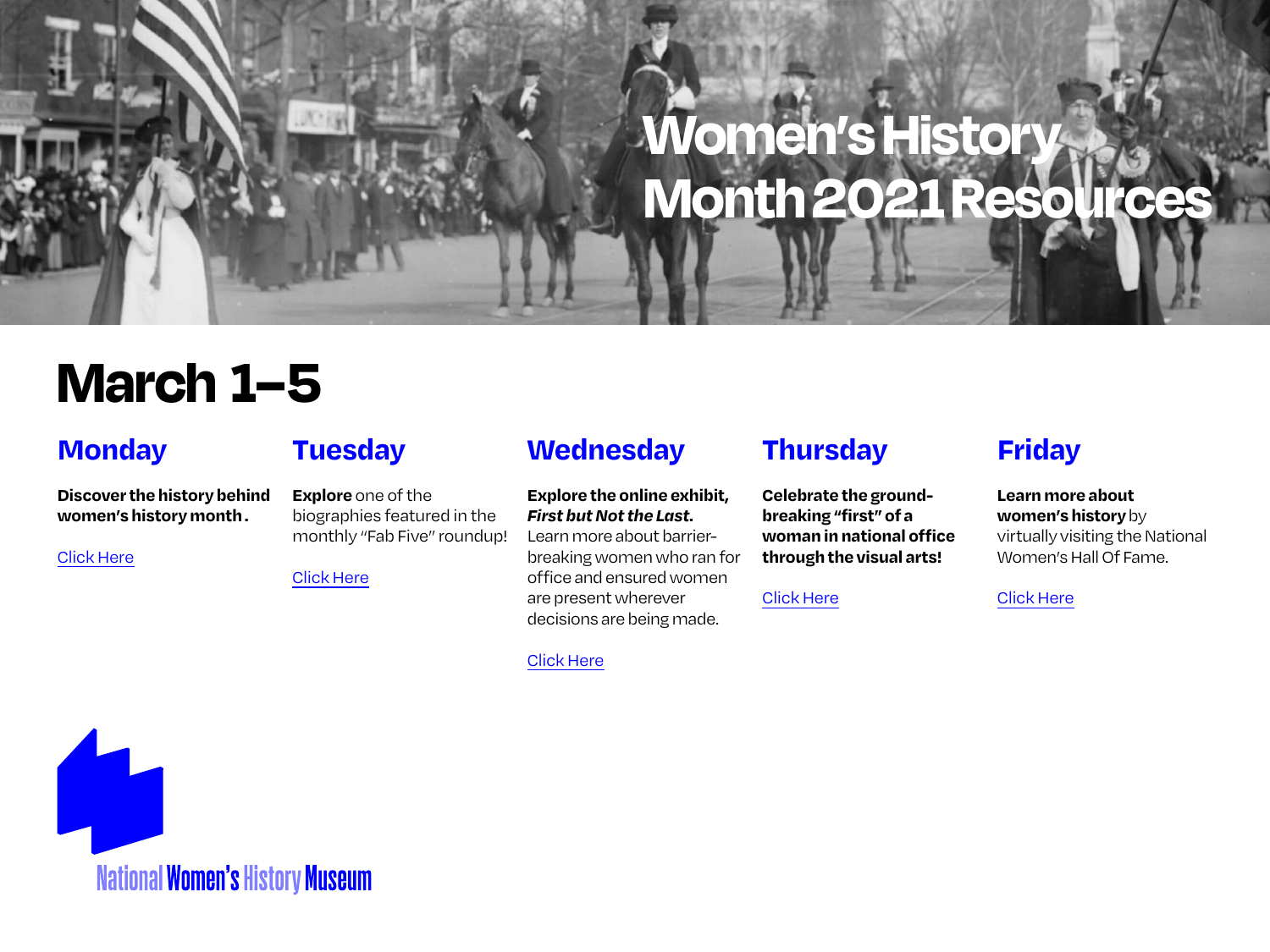# **March 8–12**

### **Monday**

**Celebrate International Women's Day** with the National Women's History Museum! Make plans to attend this special film screening of *And She Could Be Next* (episode 1), including live Q&A with the filmmakers.

[Click Here](https://www.eventbrite.com/e/nwhm-presents-and-she-could-be-next-film-screening-episode-1-tickets-140420586755)



### **Tuesday**

**Explore** one of the biographies featured in the monthly "Fab Five" roundup!

[Click Here](https://www.womenshistory.org/womens-history/fab-five)

#### **Wednesday**

**Learn more about the social movements in which American women participated in the fight for equality.**  Explore the online exhibit, *Pathways to Equality*.

#### [Click Here](https://www.womenshistory.org/exhibits/pathways-equality)

### **Thursday**

**Discover how a pilot, an orator, and a community worker can help us understand the qualities of a great leader.** Join the National Women's History Museum in partnership with the National Portrait Gallery and Smithsonian Air and Space Museum for a virtual event, "In Justice: Historical Objects and Social Justice."

#### [Click Here](https://www.eventbrite.com/e/in-dialogue-smithsonian-objects-and-social-justice-tickets-137887997713)

### **Friday**

#### **#KnowHerName and #KnowHerStory!** Learn

more about the visionary leader Ida B. Wells, a key advocate for justice during the 19th century.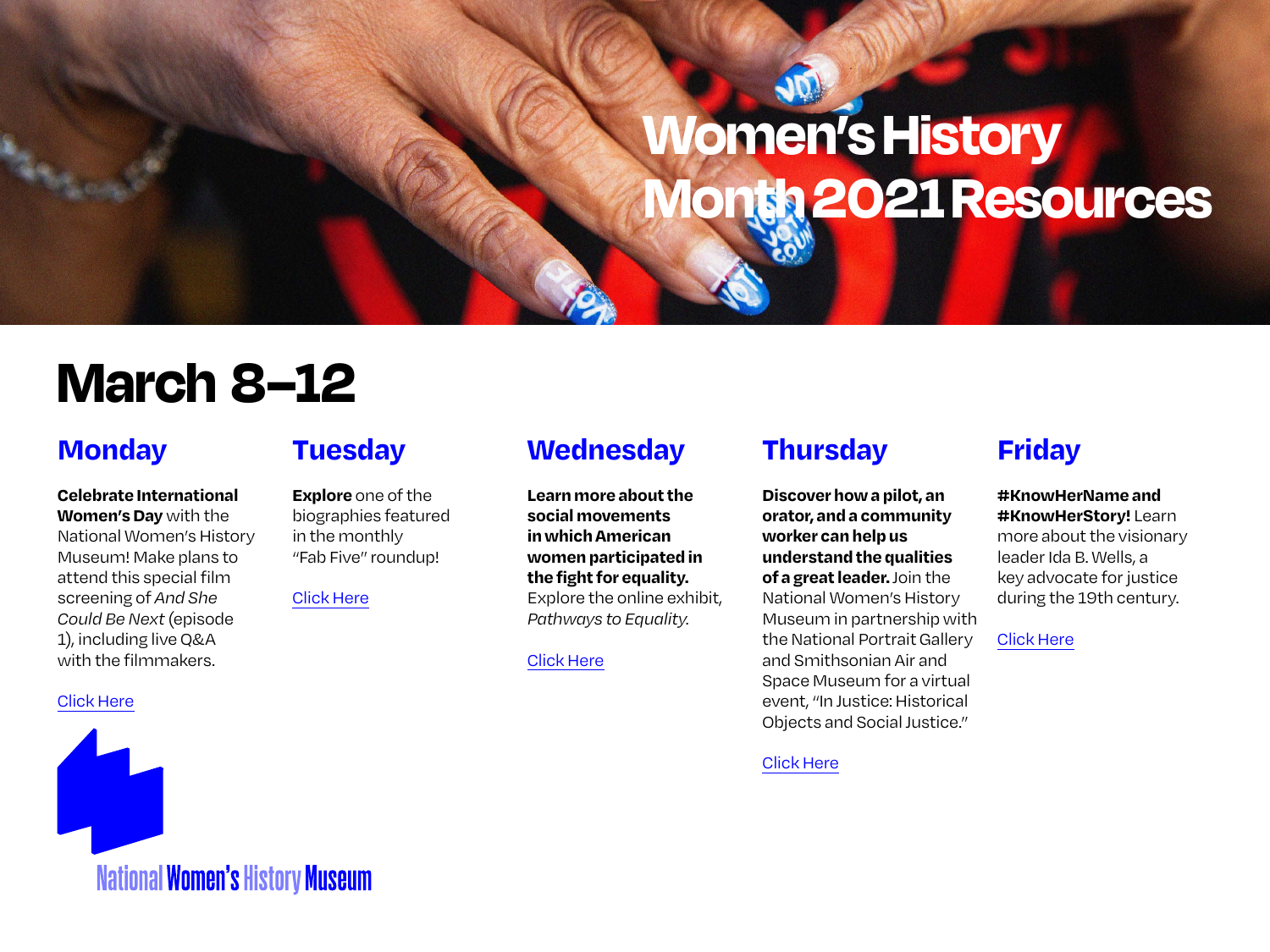# **March 15–19**

#### **Monday**

**CelebrateWomen's History Month with the National Women's History Museum!** Make plans to attend this special film screening of *And She Could Be Next* (episode 2), including live q&a with the filmmakers.

[Click Here](https://www.eventbrite.com/e/nwhm-presents-and-she-could-be-next-film-screening-episode-2-tickets-140422664971)



### **Tuesday**

**Explore** one of the biographies featured in the monthly "Fab Five" roundup!

[Click Here](https://www.womenshistory.org/womens-history/fab-five)

### **Wednesday**

**Learn more about Latinas' bicultural political engagement and experience in the United States.**  Explore the online exhibit, *Representation with a Hyphen: Latinas in the Fight for Women's Suffrage*.

[Click Here](https://www.womenshistory.org/exhibits/representation-hyphen-latinas-fight-womens-suffrage)

## **Thursday**

**#KnowHerStory!** Learn more about the women's suffrage movement in this *Women's History Minute* short film.

[Click Here](https://www.youtube.com/watch?v=wf6Crq3dIsA)

## **Friday**

**Learn more about women's history** by virtually visiting the Maryland Museum of

Women's History.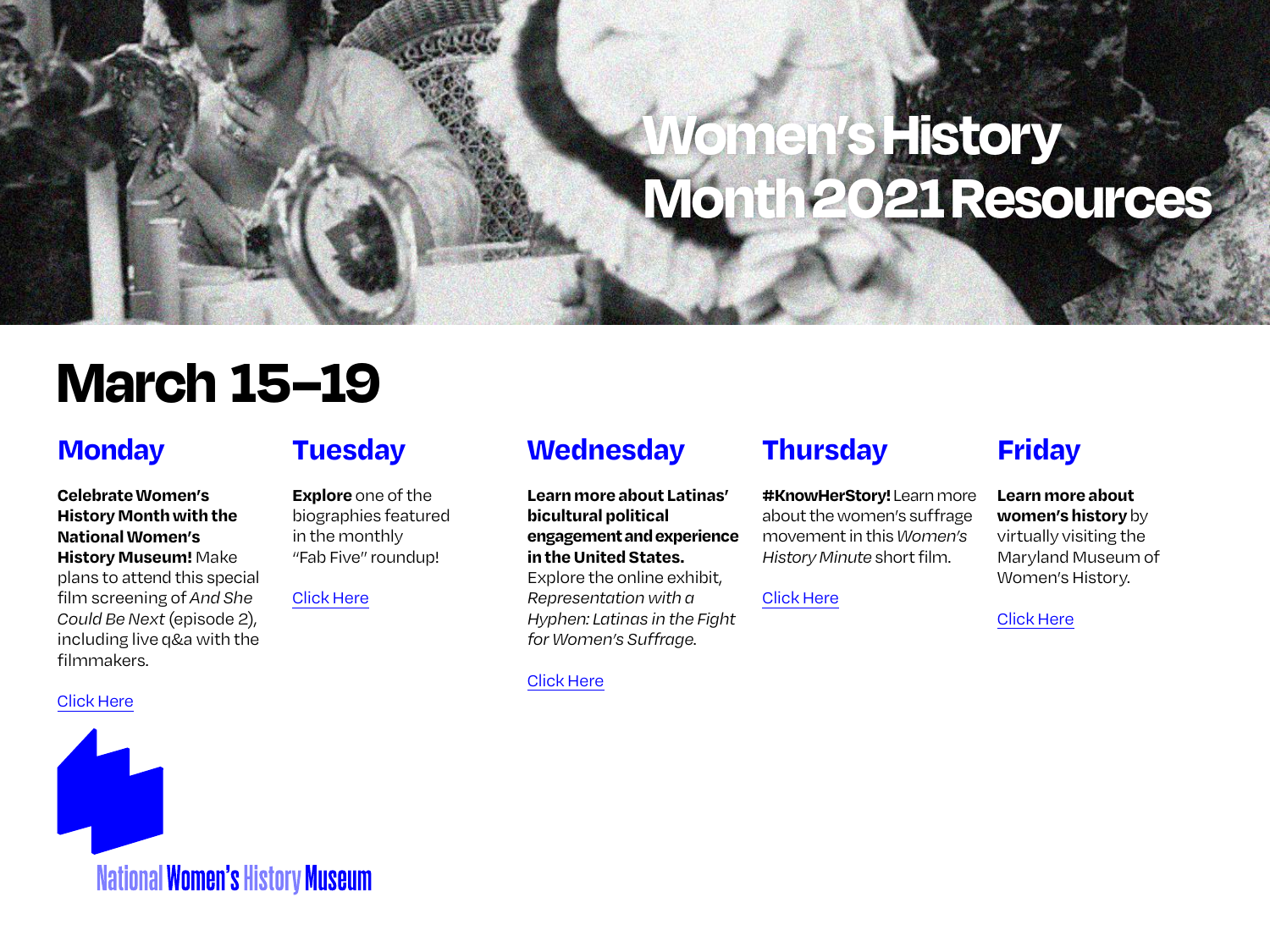## **March 22–26**

### **Monday**

#### **What can sports teach us about women's leadership?**

Read more on this topic from mountaineer Vanessa O'Brien in "Mountains have No Ceilings."

[Click Here](https://www.womenshistory.org/articles/mountains-have-no-ceilings)

### **Tuesday**

**Explore** one of the biographies featured in the monthly "Fab Five" roundup!

[Click Here](https://www.womenshistory.org/womens-history/fab-five)

#### **Wednesday**

**Take a light-hearted lunch break** with illustrator Marissa Valdez as she reads her most recent illustrated work,*Ambitious Girl,* by Meena Harris, and discusses her journey as a visual artist.

[Click Here](https://www.womenshistory.org/events)

## **Thursday**

**Learn more about African American women's leadership at the vanguard of the civil rights movement.** Explore the online exhibit, *Standing Up for a Change*.

[Click Here](https://www.womenshistory.org/exhibits/standing-up-for-change)

## **Friday**

**Learn more about women's history** by virtually visiting the Women's Museum of California.